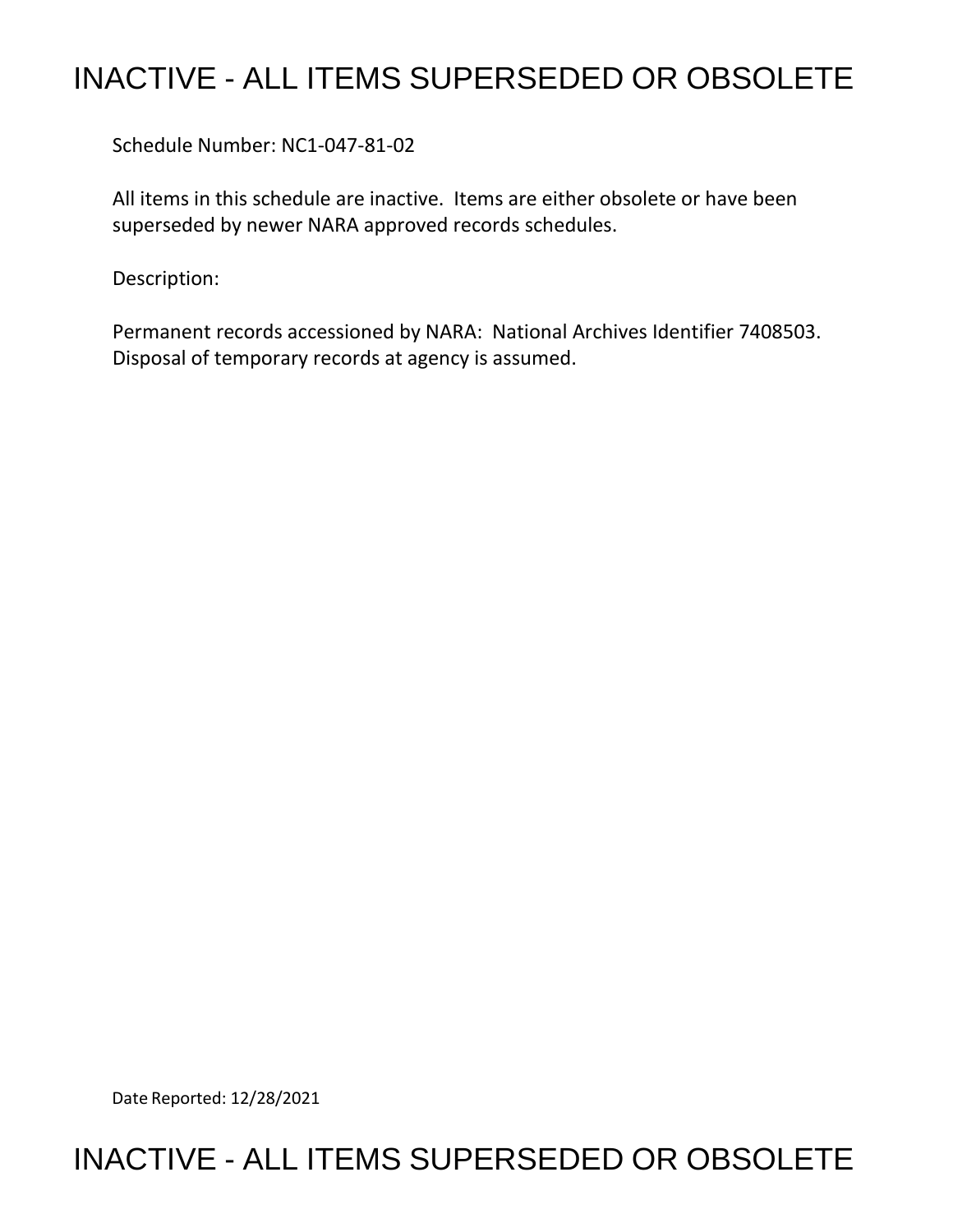|                                                                                                                   | REQUEST FOR RECORDS DISPOSITION AUTHORITY<br>(See Instructions on reverse)                                                                                                                                                                                                                                                                                                                                                                                                                                      |              |                                       | <b>LEAVE BLANK</b><br>ON BOL                                                                                                                                                                                   |                     |  |
|-------------------------------------------------------------------------------------------------------------------|-----------------------------------------------------------------------------------------------------------------------------------------------------------------------------------------------------------------------------------------------------------------------------------------------------------------------------------------------------------------------------------------------------------------------------------------------------------------------------------------------------------------|--------------|---------------------------------------|----------------------------------------------------------------------------------------------------------------------------------------------------------------------------------------------------------------|---------------------|--|
| TO: GENERAL SERVICES ADMINISTRATION,<br>$NC1 - 47 - 81 - 2$                                                       |                                                                                                                                                                                                                                                                                                                                                                                                                                                                                                                 |              |                                       |                                                                                                                                                                                                                |                     |  |
| NATIONAL ARCHIVES AND RECORDS SERVICE, WASHINGTON, DC 20408<br>DATE RECEIVED<br>1. FROM (AGENCY OR ESTABLISHMENT) |                                                                                                                                                                                                                                                                                                                                                                                                                                                                                                                 |              | October 27, 1980                      |                                                                                                                                                                                                                |                     |  |
|                                                                                                                   | Department of Health and Human Services                                                                                                                                                                                                                                                                                                                                                                                                                                                                         |              |                                       | NOTIFICATION TO AGENCY                                                                                                                                                                                         |                     |  |
| 2. MAJOR SUBDIVISION<br>Social Security Administration<br>3. MINOR SUBDIVISION                                    |                                                                                                                                                                                                                                                                                                                                                                                                                                                                                                                 |              |                                       | In accordance with the provisions of 44 U.S.C. 3303a the disposal re-<br>quest, including amendments, is approved except for items that may<br>be stamped "disposal not approved" or "withdrawn" in column 10. |                     |  |
|                                                                                                                   | Universal Coverage Study Group<br>4. NAME OF PERSON WITH WHOM TO CONFER                                                                                                                                                                                                                                                                                                                                                                                                                                         | 5. TEL. EXT. |                                       |                                                                                                                                                                                                                |                     |  |
|                                                                                                                   |                                                                                                                                                                                                                                                                                                                                                                                                                                                                                                                 |              | NOV 1.3 1980                          |                                                                                                                                                                                                                |                     |  |
|                                                                                                                   | Ernest P. Lardieri<br>6. CERTIFICATE OF AGENCY REPRESENTATIVE                                                                                                                                                                                                                                                                                                                                                                                                                                                   | $934 - 5770$ | Date                                  | rehivist of the United Sta                                                                                                                                                                                     |                     |  |
| kΧ∣                                                                                                               | A Request for immediate disposal.<br><b>B</b> Request for disposal after a specified period of time or request for permanent<br>retention.                                                                                                                                                                                                                                                                                                                                                                      |              |                                       |                                                                                                                                                                                                                |                     |  |
| C. DATE                                                                                                           | D. SIGNATURE OF AGENCY REPRESENTATIVE                                                                                                                                                                                                                                                                                                                                                                                                                                                                           | E. TITLE     |                                       |                                                                                                                                                                                                                |                     |  |
|                                                                                                                   |                                                                                                                                                                                                                                                                                                                                                                                                                                                                                                                 |              |                                       |                                                                                                                                                                                                                |                     |  |
|                                                                                                                   |                                                                                                                                                                                                                                                                                                                                                                                                                                                                                                                 |              |                                       |                                                                                                                                                                                                                |                     |  |
| 7.<br>ITEM NO.                                                                                                    | Georgé E. Dea<br>8. DESCRIPTION OF ITEM<br>(With Inclusive Dates or Retention Periods)                                                                                                                                                                                                                                                                                                                                                                                                                          |              | Department Records Management Officer | 9.<br>SAMPLE OR<br>JOB NO.                                                                                                                                                                                     | 10.                 |  |
|                                                                                                                   | RECORDS RETENTION AND DISPOSAL SCHEDULE<br>UNIVERSAL COVERAGE STUDY GROUP                                                                                                                                                                                                                                                                                                                                                                                                                                       |              |                                       |                                                                                                                                                                                                                | <b>ACTION TAKEN</b> |  |
|                                                                                                                   | The Unverisal Coverage Study Group was a one-time study<br>group (1979-1980), convened by the Secretary of HEW, to<br>consider the questions of the desirability and feasibility<br>of social security coverage for employees of Federal,<br>State and local governments and private, nonprofit<br>organizations. The Group has recently disbanded and<br>published its final study report. The following<br>categories of records were created by the Study Group in<br>the administration of its assignments: |              |                                       |                                                                                                                                                                                                                |                     |  |
|                                                                                                                   | Final Study Group Report<br>1.                                                                                                                                                                                                                                                                                                                                                                                                                                                                                  |              |                                       |                                                                                                                                                                                                                |                     |  |
|                                                                                                                   | A report written by the Study Group outlining the study<br>and including the recommendations of the Group.<br>individual report is less than 1 cubic foot (about 1 inch).                                                                                                                                                                                                                                                                                                                                       |              | The                                   |                                                                                                                                                                                                                |                     |  |
|                                                                                                                   | Permanent Record Copy<br>а.                                                                                                                                                                                                                                                                                                                                                                                                                                                                                     |              |                                       |                                                                                                                                                                                                                |                     |  |
|                                                                                                                   | Offer to the National Archives when Study Group disbands.                                                                                                                                                                                                                                                                                                                                                                                                                                                       |              |                                       |                                                                                                                                                                                                                |                     |  |
| 10–14–80                                                                                                          | b. Other Copies                                                                                                                                                                                                                                                                                                                                                                                                                                                                                                 |              |                                       |                                                                                                                                                                                                                |                     |  |